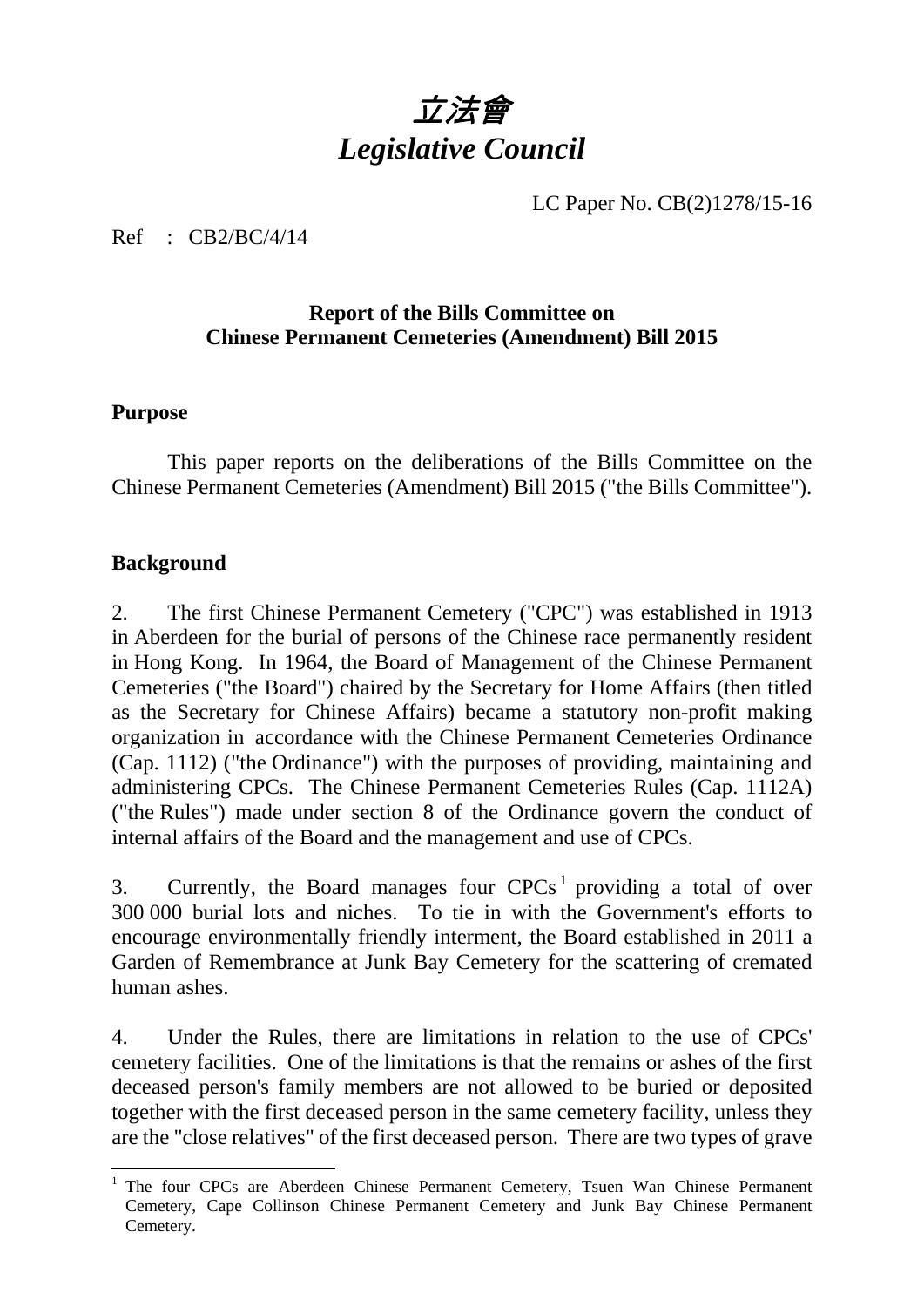spaces, i.e. non-exhumable lots (無須起回骨殖墓地) and exhumable lots (須起 回骨殖墓地)<sup>2</sup>. Only non-exhumable lots may be used for subsequent burials of close relatives' ashes. There are also limitations on the maximum number of sets of ashes that can be deposited in a niche.

5. In order to better utilize the land of CPCs to meet the increasing community needs for cemetery facilities, the Board has proposed, among others, to relax the restrictions in relation to the use of grave spaces and family niches, and recommended to the Administration amendments to the Ordinance and the Rules.

#### **The Bill**

6. The Chinese Permanent Cemeteries (Amendment) Bill 2015 ("the Bill") was introduced into the Legislative Council on 8 July 2015. The Bill, consisting of four parts, seeks to -

- (a) broaden the scope of eligible deceased persons to be interred, buried or deposited in a cemetery specified in the First Schedule to the Rules;
- (b) allow burials of human ashes in exhumable lots;
- (c) provide for the power to cremate unclaimed human remains;
- (d) amend the purposes and powers of the Board; and
- (e) provide for related matters and make technical amendments.

# **The Bills Committee**

7. At the House Committee meeting on 9 October 2015, Members formed a Bills Committee to study the Bill. The membership list of the Bills Committee is in the **Appendix**.

8. Under the chairmanship of Hon Steven HO Chun-yin, the Bills Committee has held four meetings with the Administration. The Bills Committee has also received one written submission from Civic Party which has been issued vide LC Paper No. CB(2)365/15-16(01).

<sup>-</sup><sup>2</sup> Under rule 3 of the Rules, non-exhumable lots (which are allocated for burial not subject to exhumation) are of a permanent nature whereas exhumable lots have a term of expiry.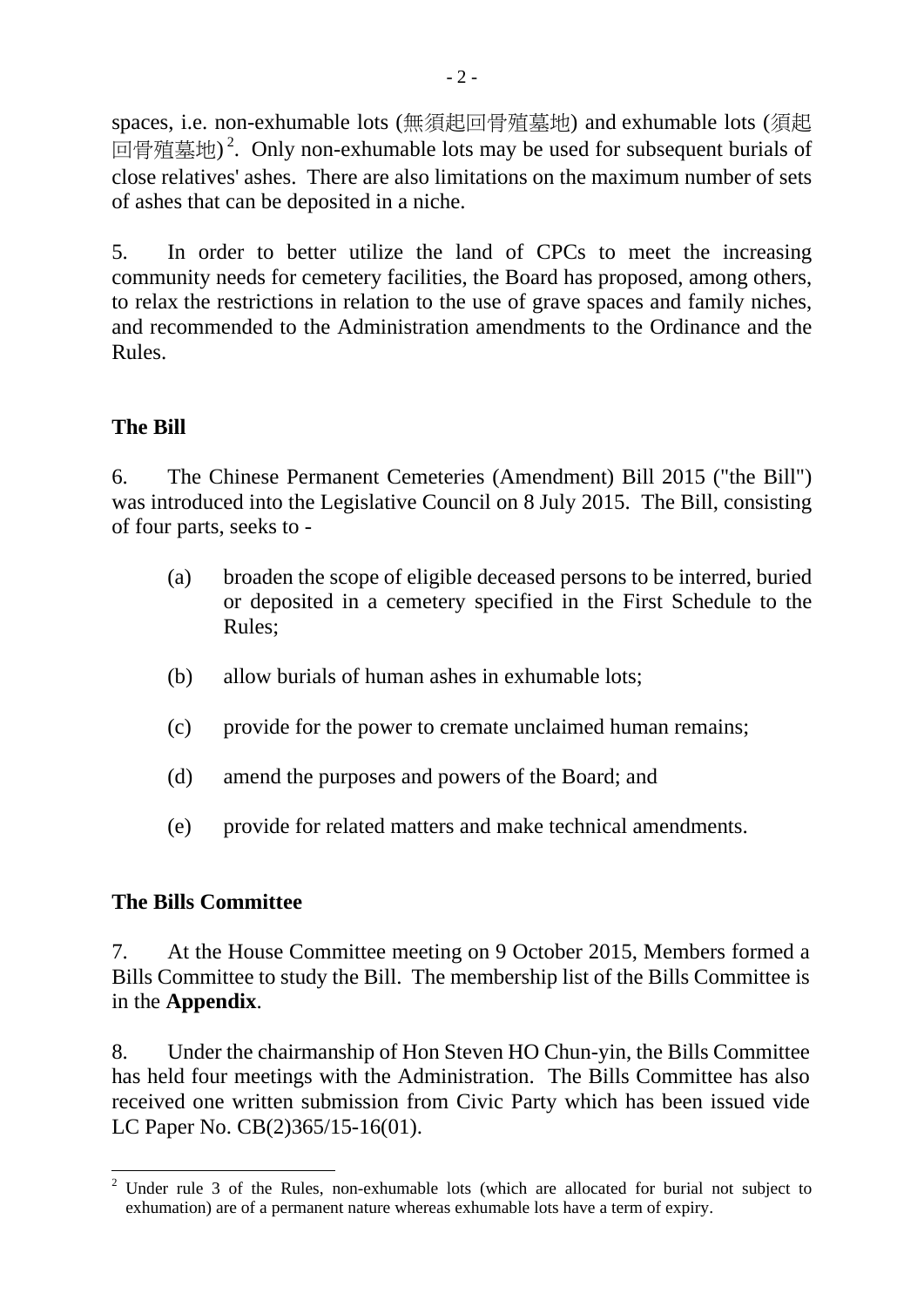#### **Deliberations of the Bills Committee**

#### Scope of eligible deceased persons to be interred, buried or deposited in CPCs

#### *The Administration's proposal*

9. Under the existing rules 16, 17 and 21A of the Rules, there cannot be shared use of cemetery facilities including grave space, urn lot or family niche unless the human remains of the subsequent burial, interment or deposit are those of a close relative of the deceased first buried in the grave, interred in the urn or deposited in the niche. "Close relative" refers to a limited category of persons under rule 3 of the Rules, meaning the spouse, parent, brother, sister or direct descendant (including their wives) provided that a married woman (外嫁女) shall be deemed to be the same person as her husband and her close relatives shall be those of her husband. A married woman is therefore not eligible to be buried or deposited in a grave space, niche or urn lot with members of her paternal family.

10. Clause 10(8) and (10) of the Bill propose to expand the eligibility for subsequent burial or deposit in cemetery facilities by removing all references to "close relative" as defined under rule 3 of the Rules and substituting it by "relative". The definition of "relative" is proposed to be widened to include grandparents, great-grandparents, grandparents-in-law and great-grandparentsin-law, brothers-in-law, sisters-in-law as well as other family members. The proposed amendments under clauses 14, 21, 23 and 26 provide that subsequent burials of human remains, skeletal remains or ashes are permitted if they are those of relatives of the first eligible deceased buried in the grave space, interred in the urn or deposited in the ossuary niches or family niches. The proposed amendments will enable the burial, interment or deposit of the human remains or ashes of a married woman with her paternal family.

#### *Eligibility for first interment, burial or deposit*

11. The Legal Adviser to the Bills Committee has pointed out to the Bills Committee that six categories of persons are specified as permanent residents of the Hong Kong Special Administrative Region ("HKSAR") under paragraph 2 of Schedule 1 to the Immigration Ordinance (Cap. 115) ("IO") whereas "permanently resident in Hong Kong" under section 2 of the Ordinance and rule 3 of the Rules refers to the continuous residency requirement for a total of not less than seven years or the right to land and to remain free of conditions of stay in Hong Kong. The Bills Committee has enquired whether those persons who have acquired the permanent resident status under Article 24 of the Basic Law and paragraph 2 of Schedule 1 to IO (e.g. a "doubly non-permanent resident" child born in Hong Kong (whose parents were not Hong Kong permanent residents at the time of the birth of the child) after the establishment of HKSAR and died at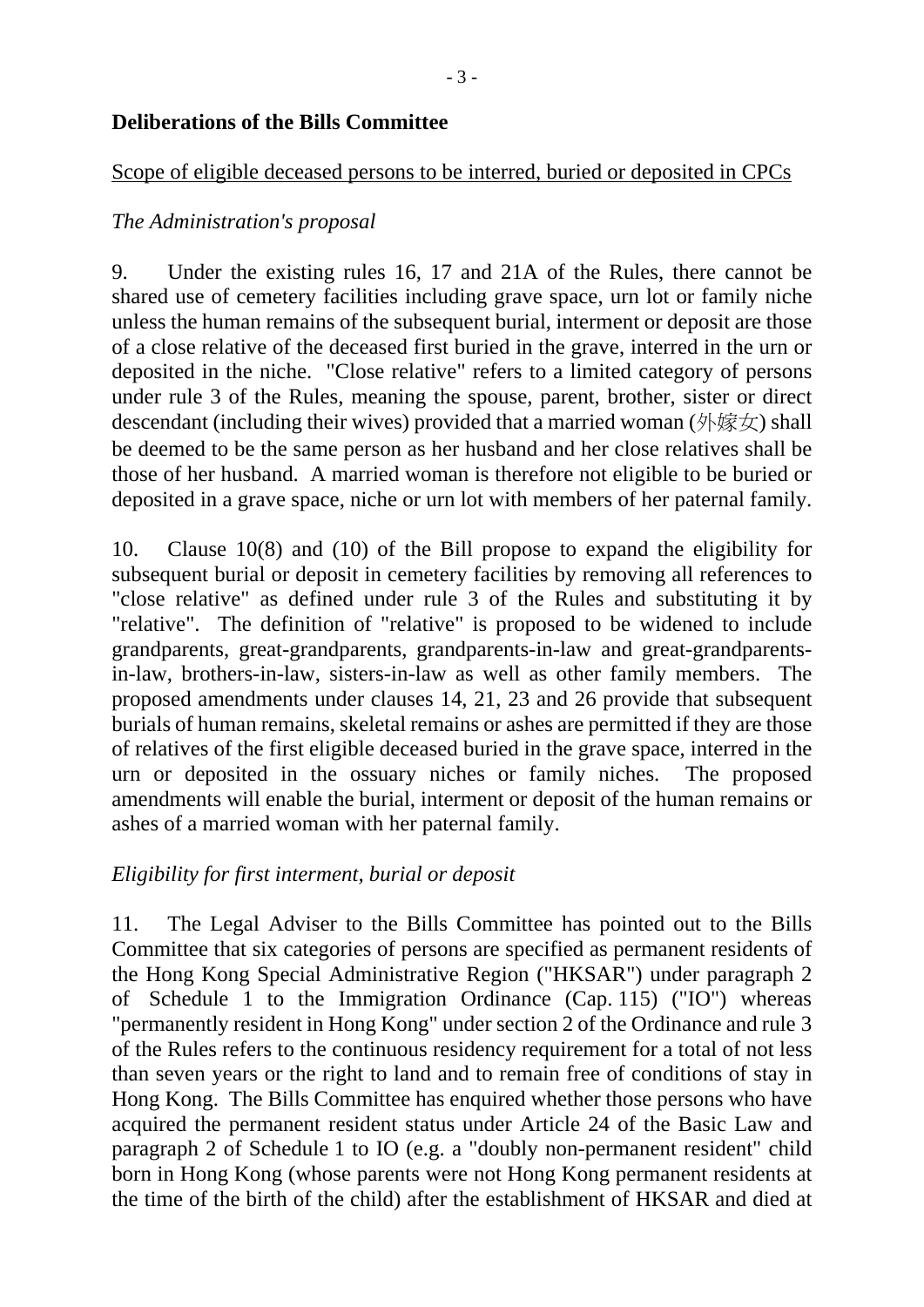the age of five) will be regarded as "permanently resident in Hong Kong" under section 2 of the Ordinance and rule 3 of the Rules. The Legal Adviser to the Bills Committee has pointed out that a Hong Kong permanent resident enjoys the right of abode in Hong Kong under section  $2A$  of  $IO<sup>3</sup>$  which is different from that of the "permanently resident in Hong Kong" under section 2 of the Ordinance and rule 3 of the Rules which only refer to the continuous residency requirement for a total of not less than seven years or the right to land and to remain free of conditions of stay in Hong Kong. Query has been raised as to whether the definition of "permanently resident in Hong Kong" under section 2 of the Ordinance and rule 3 of the Rules reflects the Administration's policy intent and whether the Administration should modify the definition of "permanently resident in Hong Kong" having regard to Article 24 of the Basic Law and by making reference to the relevant provisions of IO.

12. According to the Administration, the Board does make reference to Schedule 1 to IO in determining "permanently resident in Hong Kong" and the current construction does not bar the Board from making such reference and provides a more relaxed definition of "permanently resident in Hong Kong". The Bills Committee has enquired with the Administration as to what extent the scope of persons who are "permanently resident in Hong Kong" under section 2 of the Ordinance and rule 3 of the Rules is wider than "Hong Kong permanent resident" under section 2A(1) and paragraph 2 of Schedule 1 to IO and has asked the Administration to provide examples of the circumstances under which certain categories of persons who have not acquired permanent resident status under IO but can be regarded as "permanently resident in Hong Kong" under section 2 of the Ordinance and rule 3 of the Rules. The Administration has responded that "permanently resident in Hong Kong" in relation to any person, pursuant to rule 3 of the Rules, means "continuous residence in Hong Kong for a total period of not less than seven years or the right to land in Hong Kong and to remain free of conditions of stay for the purposes of IO." Apart from the six categories of persons who have acquired the permanent resident status under paragraph 2 of Schedule 1 to IO, "permanently resident in Hong Kong" also includes other persons who have the right to land in Hong Kong and to remain free of conditions of stay, e.g. "former Hong Kong permanent residents". The Administration has confirmed that "permanently resident in Hong Kong" under section 2 of the Ordinance and rule 3 of the Rules include the six categories of persons which are specified as the permanent residents of HKSAR under paragraph 2 of Schedule 1 to IO. The Administration has also assured members that it is the intention of the Bill to broaden the eligibility for the first interment, burial or deposit in CPCs, and the current definition of "permanently resident in Hong Kong" provides a wider definition than "permanent resident in Hong Kong". Hence, the

-

 $3$  Under section 2A(1) of IO, a Hong Kong permanent resident enjoys the right of abode in Hong Kong, that is to say he has the right (a) to land in Hong Kong; (b) not to have imposed upon him any condition of stay in Hong Kong, and any condition of stay that is imposed shall have no effect; (c) not to have a deportation order made against him; and (d) not to have a removal order made against him.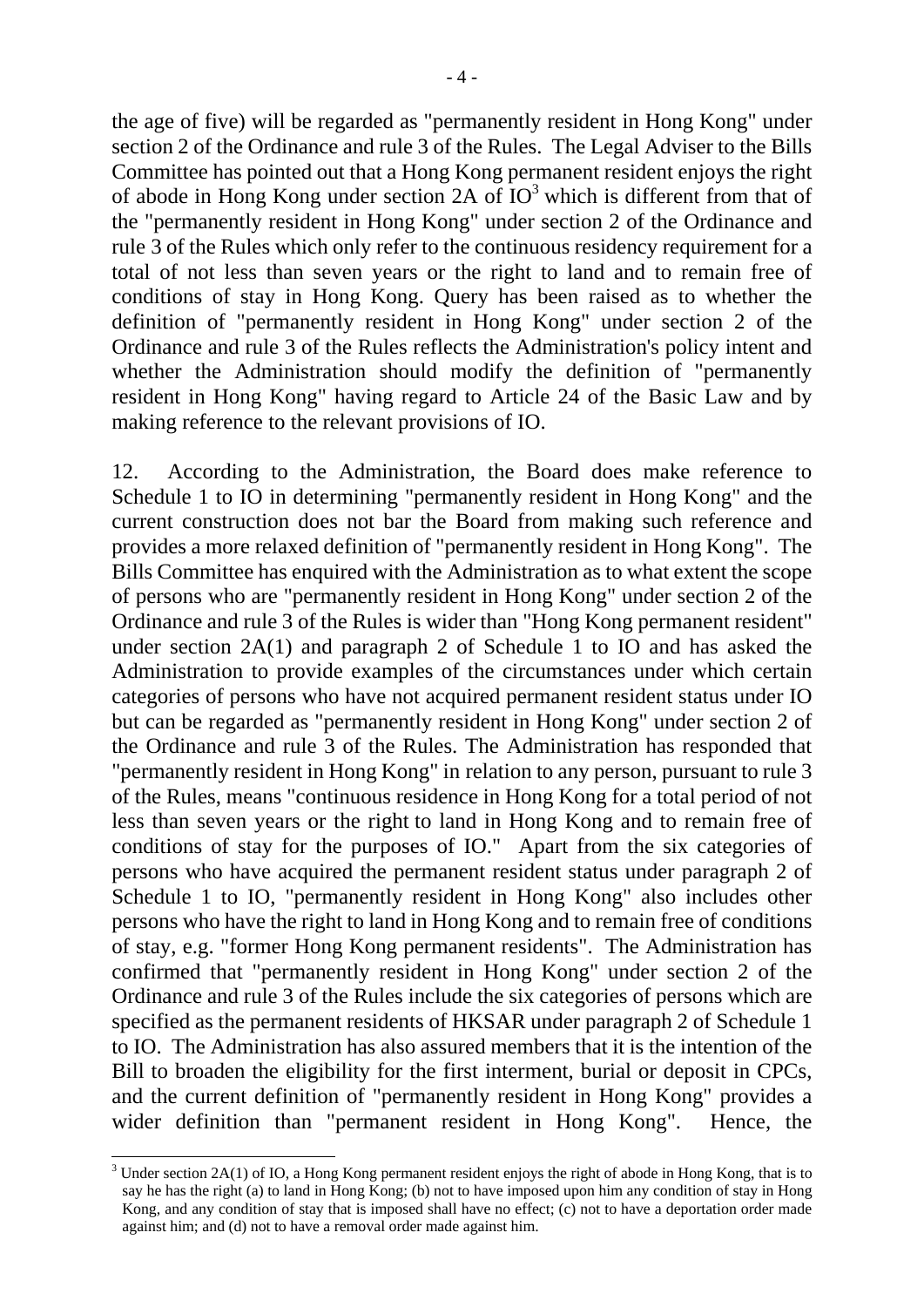Administration considers it not necessary to amend the definition with reference to section 2A(1) of IO.

#### *Eligibility for subsequent burial or deposit*

13. Members in general are supportive of the proposed expansion of the scope of deceased persons eligible to be buried or deposited in CPCs. Regarding the definition of "relative", the Administration has confirmed the policy intent that in deducing the relationship of "relative", a step child of a person will be treated as the child of a person, an adopted child will be treated as the child of a person by whom he was adopted and a child born out of wedlock will be treated as a legitimate child and any relationship of the half-blood will be treated as a relationship of the whole blood. Some members including Hon CHAN Chi-chuen and Dr Hon Helena WONG, however, remain concerned about the clarity of the Rules. There are suggestions that for avoidance of doubt, the proposed amended rule 3 should spell out clearly that the term "descendant" under clause 10(8)(e) covers step-child, adopted child and illegitimate child born out of wedlock. If an exhaustive definition of the term "descendant" is not to be provided in the Rules, the Administration should make reference to how the term "kinship" is defined in the Food and Environmental Hygiene Department ("FEHD")'s administrative guidelines governing the use of public niches to empower the Board to determine whether the subsequent deceased is in close relationship with the first deceased, so as to allow the Board more flexibility in considering applications for subsequent burials or deposits. In a similar vein to clause 10(8), the Administration should spell out clearly in the Bill that a child under the proposed amended rule  $4(2)(c)$  (as amended by clause 11) will include a step-child, adopted child and an illegitimate child.

14. In response to members' views and suggestions, the Administration has agreed to propose Committee stage amendments ("CSAs") to stipulate clearly in rule 3 of the Rules that the following relationship between two persons will be covered for the purposes of the Rules -

- (a) a child of a person includes
	- (i) a child of the person born out of wedlock;
	- (ii) an adopted child of the person;
	- (iii) a step-child of the person; and
- (b) a half-blood brother or sister of a person is to be treated as a brother or sister of the person.

15. Some members including Hon Cyd HO, Hon CHAN Chi-chuen and Dr Hon Helena WONG share a similar view that the restrictions in relation to subsequent/multiple burials or deposits in CPCs' cemetery facilities should be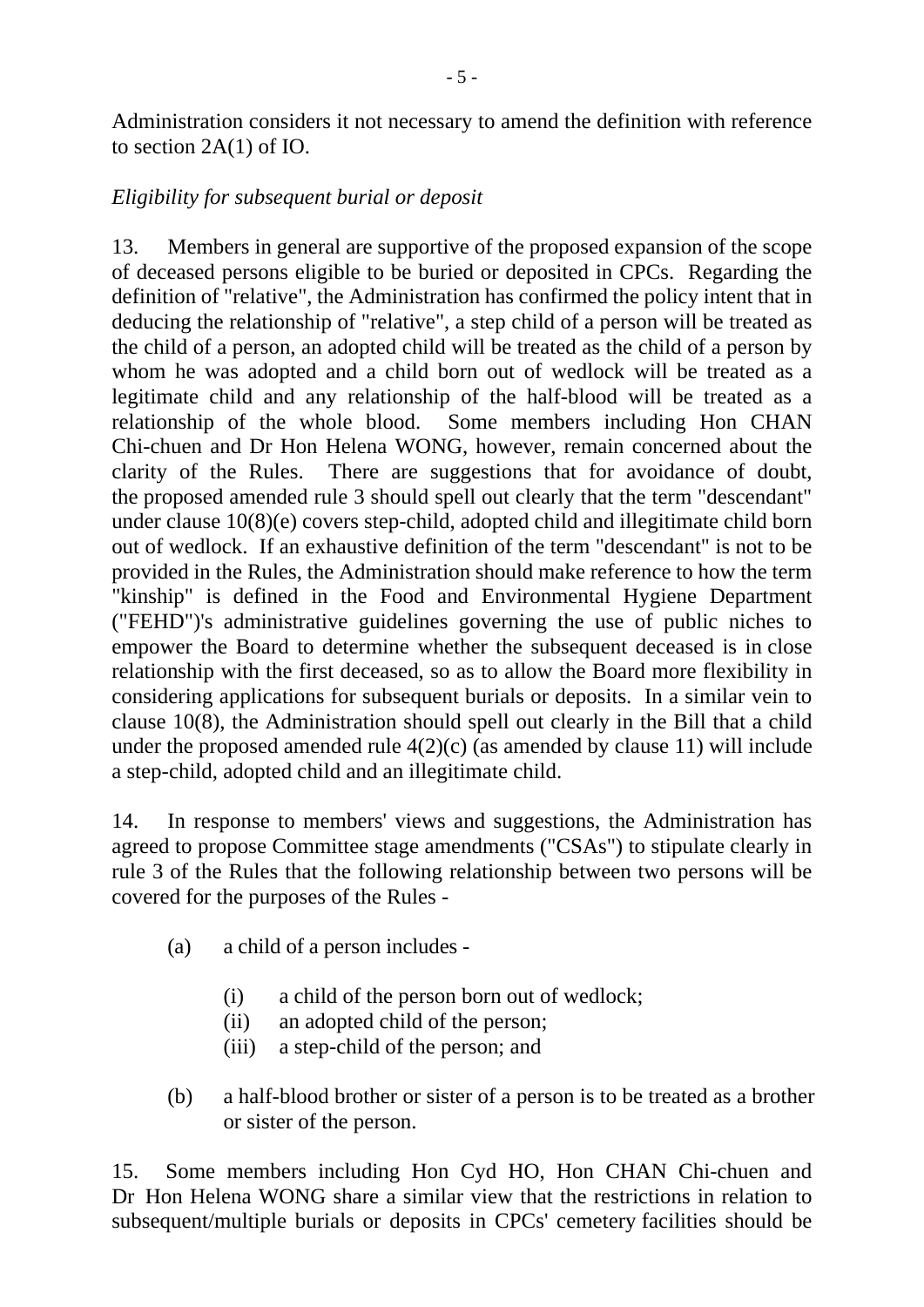further relaxed such that the first deceased person's homosexual partner, opposite-sex cohabitants, "sworn brother (結拜兄弟)" or "sworn sister (金蘭姊 妹)" will also be allowed to be buried or deposited together with the first deceased person. The Administration has explained that under the existing Rules, the requirement of "relative" is not applied to subsequent deposit of cremated human ashes in ordinary niches. This means that it is possible for the ashes of the first deceased person's homosexual partner, "sworn brother" or "sworn sister" to be deposited together with the first deceased person in the same ordinary niche in CPCs. Yet, for family niches, the Board considers that the requirement of "relative" upon the passage of the Bill, should still apply, so as to uphold traditional values of family.

# Allowing subsequent burials of human ashes in exhumable lots

16. Under the existing rules 16 and 17 of the Rules, subsequent burials of close relatives' ashes may be permitted in non-exhumable lots but not in exhumable lots. Clauses 18 and 19 of the Bill seek to remove such restriction. Clause 14 adds a new rule 7A to the Rules to the effect that subsequent burials of ashes are allowed in both exhumable and non-exhumable lots provided that they are those of a relative of the first eligible deceased buried in the grave space.

17. While supporting the proposed relaxation, there is a view that for better utilization of the land resources, permittees<sup> $4$ </sup> should be provided with greater flexibility in arranging multiple burials/deposits of remains/ashes in CPCs' cemetery facilities. For example, if a permittee has purchased two or more non-exhumable grave spaces/lots/niches in CPCs, he/she should be allowed to remove from one of the facilities the remains of the first deceased persons for reburial in the other facilities. The permittee may then flexibly arrange burials of remains of other deceased family members in the lot/niche so vacated.

18. According to the Administration, permittees can arrange for "relocation/ co-location" of the urns of ashes of their deceased family members through multiple deposits of the urns in the same family niche in a particular CPC. However, in accordance with the Rules, the cemetery facilities including grave spaces, urn lots or niches in CPCs should be reverted to the Board if the skeletal human remains/ashes of the first deceased buried/deposited in that cemetery facility have been removed. While a permittee can arrange subsequent burials of his/her family members together in the same non-exhumable lot, he/she has to revert the other vacant lot to the Board after the removal of the remains of the deceased first buried in that lot. The Administration has emphasized that the Board determines the eligibility for subsequent burials or deposits based on the relationship/family tie of the deceased to the first deceased person. If the

<sup>4</sup> Under rule 3 of the Rules, a "permittee" means a person to whom the Board has allocated a grave space, urn space, or niche and includes a subscriber, the successor in title to the original permittee and the legal heir of the person whose remains are buried in a space.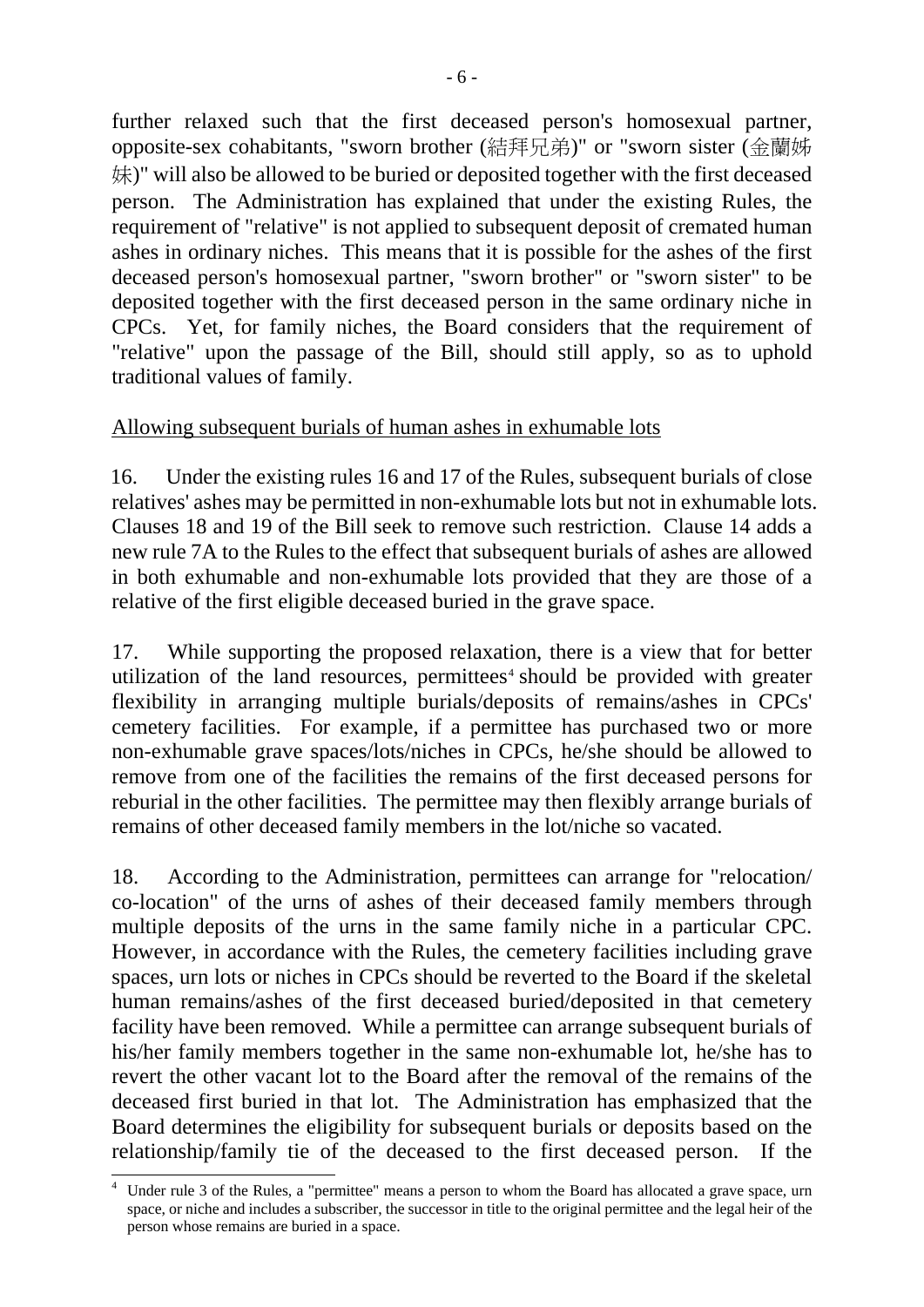remains/ashes of the deceased first buried/deposited in the grave space/niche are removed, there will be no basis for the Board to determine the eligibility for subsequent burials or deposits. Besides, there are possibilities that vacant lots/niches may be abused by some permittees for burials or deposits of ineligible deceased persons, which may give rise to speculation activities including illegal transfer of cemetery facilities. In the Administration's view, a balance has to be struck between facilitating the public to use the cemetery facilities in CPCs and safeguarding the proper use of the facilities.

#### Removing the restriction on the maximum number of sets of ashes that can be deposited in a niche

19. Under the existing rules 20(5) and 21A(4) of the Rules, the maximum sets of human ashes that can be deposited into an ordinary niche and a family niche are respectively set at two and four. Clauses 23, 24 and 26 of the Bill seek to remove such restrictions and to empower the Board to determine the maximum number of sets of skeletal remains or ashes to be deposited in an ossuary niche, an ordinary niche or a family niche.

20. A majority of the Bills Committee members are supportive of the proposed removal of the restriction on the maximum number of sets of ashes that can be deposited in a niche in CPCs, as it will give permittees flexibility in using the cemetery facilities in CPCs. Hon WONG Kwok-hing is, however, concerned whether the above proposal is in line with the prevailing practices of FEHD in restricting the use of public niches. The Administration's advice is that the ordinary niche and the family niche in CPCs are roughly equal in size to the standard and large niches provided by FEHD. Subsequent to FEHD's relaxation measure in 2014, each standard niche may accommodate more than two sets of cremated ashes, while each large niche may accommodate more than four sets, if applicants so prefer. By making reference to FEHD's arrangements, the Board proposes to remove the restriction on the maximum number of sets of ashes that can be deposited in a niche to allow each ordinary and family niche to accommodate respectively more than two and four set of ashes. The Board will be empowered to determine the maximum number of sets of ashes to be deposited in a niche. This will allow better utilization of the niches provided in CPCs.

21. Dr Hon Helena WONG takes the view that it is necessary to specify a limit on the sets of skeletal remains or ashes that can be deposited in niches in CPCs, instead of empowering the Board to determine the maximum number of sets of skeletal remains or ashes for deposit in the niches. The permittees should be informed of the relevant restrictions when they buy the niches so that they can plan how to make the best use of the facilities. She has expressed concern that the absence of restriction on the maximum number of sets of ashes that can be deposited in a niche may result in unlimited burial of remains or deposit of ashes in cemetery facilities in CPCs, bringing about various problems including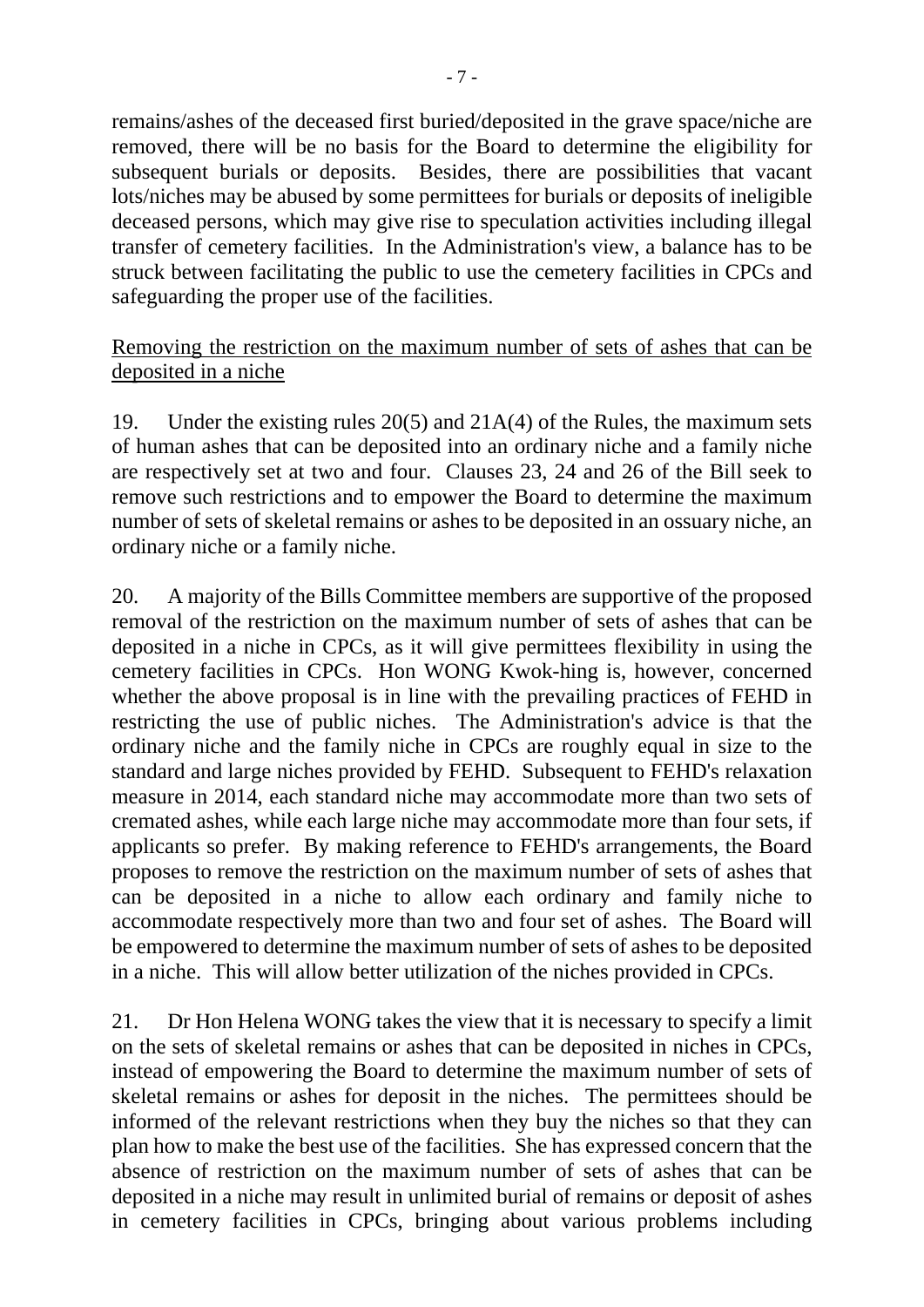impacting on the traffic flow in the vicinity of CPCs during annual festivals for paying respect to ancestors.

# Empowering the Board to cremate unclaimed human remains

22. Under the existing rule 14 of the Rules, where a permittee does not disinter and remove the human remains buried in an exhumable lot upon the expiry of the initial term of 10 years or if extended, the extended term, the Board may disinter and remove the human remains if (a) the Board's intention to disinter has been published in the Gazette and in not less than two local Chinese newspapers and (b) six months have elapsed from the date of such publication. However, the Ordinance and the Rules do not empower the Board to cremate the disinterred human remains.

23. Clause 8(4) of the Bill seeks to empower the Board to make rules for the cremation of unclaimed human remains. Clause 16 also adds a new rule 14A to the Rules to provide that the Board may cremate the human remains removed from an exhumable lot if the following conditions are met -

- (a) the permittee of the lot has not arranged with the Board for their disposal within six years from the expiry of the term of the lot;
- (b) the Board has published a notice in the Gazette and in at least two local Chinese newspapers stating that the Board intends to cremate the human remains; and
- (c) six months after the publication of the notice, the permittee still has not arranged with the Board for the disposal of the human remains.

24. The Bill makes it clear that the proposed power of the Board to cremate unclaimed human remains under the new rule 14A will not apply to an exhumable lot allocated by the Board before the commencement of the relevant amendments, nor will it apply to an exhumable lot whose term is not extended after the relevant amendments have come into operation (new rule 28(2) of the Rules as added by clause 31).

25. The Administration has informed the Bills Committee that before publishing notice in the Gazette and local Chinese newspapers stating its intention to disinter and remove the human remains and ashes from an exhumable lot (the amended rule 14(2)(b) of the Rules) or to cremate the unclaimed human remains removed from the lot (the new rule 14A(b) of the Rules), the Board will endeavor to contact the permittee through other means including his/her last known mailing address, telephone number, email address, etc. The Legal Adviser to the Bills Committee has suggested the Administration to consider spelling out clearly in the Bill (a) such other modes of service of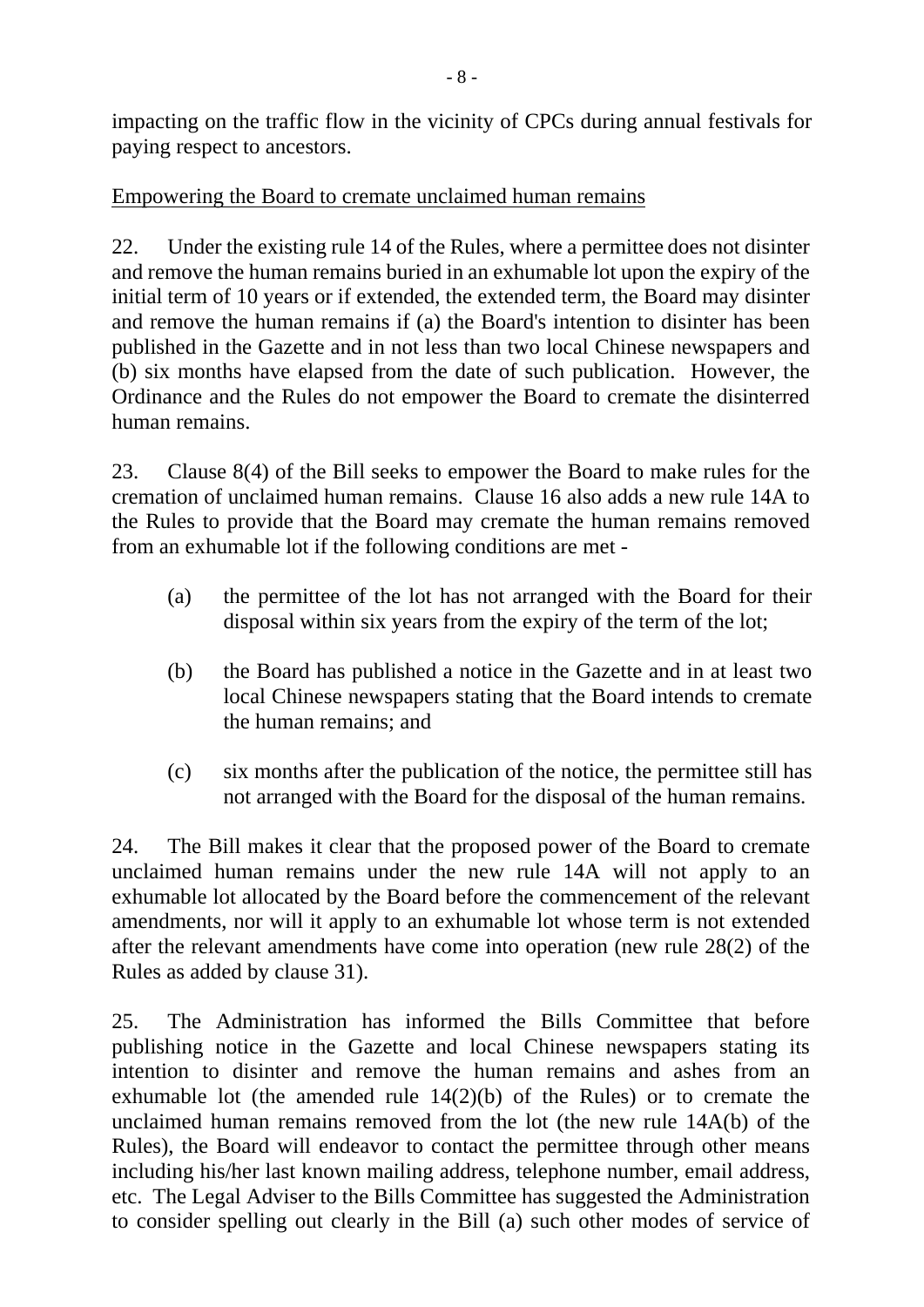notice and (b) that such other means of contacting the permittee will have to be exhausted, or in cases if it is not practicable to serve the notice on the permittee via such means, before notice is published in the Gazette and in two local Chinese newspapers. Some members including the Chairman, Dr Hon Kenneth CHAN and Dr Hon Helena WONG have further suggested that the Administration should consider making it a requirement that the Board will publish the notice also in English newspapers, having regard to the possibility that some of the descendants of the deceased persons buried in CPCs may not be able to read Chinese and hence aware of the Board's announcement in Chinese newspapers of its intention of disinterment, removal and cremation.

26. Having considered the Bills Committee's views, the Administration has advised that to ensure that permittees or their descendants who are not conversant with Chinese will have an opportunity to learn from the newspapers that the Board will soon disinter and remove human remains and ashes from an exhumable lot or cremate human remains removed from an exhumable lot, it will put forward CSAs to specify in the Rules that the Board shall publish a notice in the Gazette and in at least two local Chinese newspapers and at least one local English newspaper stating the above intention. If the permittee has not contacted the Board six months after the publication of the notice, the Board may disinter and remove the human remains and ashes, or cremate unclaimed human remains and ashes.

27. The Administration has emphasized that the Board will make every effort to contact the permittee through other means in addition to those specified in the relevant provisions of the Rules. According to the Board's established practice, it will try to contact and notify the permittee as far as possible of its intention to disinter and remove human remains and ashes from an exhumable lot held by the permittee. The arrangements will be communicated to the permittees when they subscribe for the burial lot and clearly set out in the relevant document "Burial Lot Subscription: Conditions and Guide". In actual practice, the Board will also request the permittee to provide other contact methods, e.g. telephone number and email address, through which the Board will contact the permittee about six months prior to the expiry of the term. The Board will set out more clearly such arrangements and contact methods in "Burial Lot Subscription: Conditions and Guide" in future. As the contact methods mentioned above may change with changing social practices, advancement in science and technology or under special circumstances of individual permittees, the Administration does not intend to list all the methods available exhaustively in the Rules in order to allow more flexibility in actual operation.

28. In response to members' enquiries, the Board has advised that among the 14 500 exhumable lots whose term of use expired between 2008 and 2012, 35 sets of disinterred human remains were not claimed. As at mid-2015, there were about 100 ossuary niches in CPCs still available for storage of skeletal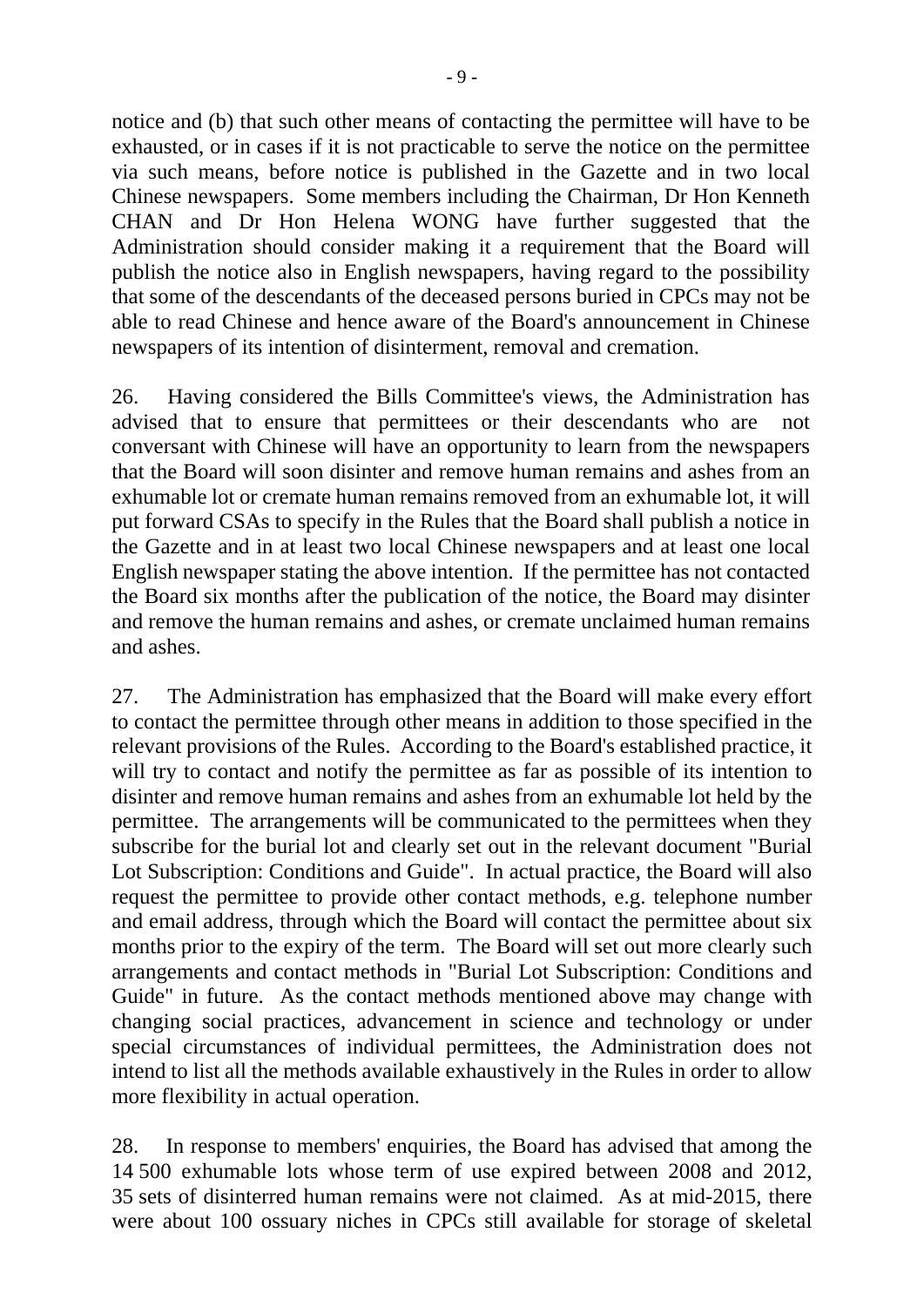human remains. Based on past data, it is estimated that CPC's existing ossuary niches will be exhausted in less than 10 years. If the Board is empowered to make rules for cremation of unclaimed disinterred human remains in exhumable lots six years after expiry of the service term, the human ashes will be stored with proper records to allow for any future reclaims by permittees. On reclaiming the cremated ashes, the family concerned needs to pay back any costs incurred to the Board arising from the exhumation and cremation of human remains, as well as the subsequent storage fee. According to the current fee schedule of the Board as stipulated in the Third Schedule to the Rules, \$3,000 will be charged for exhumation. The family concerned will also need to pay back the Board the fees charged by FEHD for applying for the "Permit to Remove/Exhume Remains" and the "Cremation of Skeletal Remains", which currently stand at \$120 and \$90 respectively.

# Expanding the ambit of donations that can be made by the Board

29. Clause 7 of the Bill seeks to expand the ambit of donations which the Board may make to cover charities operating for the benefit of the community of Hong Kong or a particular sector of that community. In response to some members' enquiries, the Administration has explained that as some charities are not operating at a large scale to benefit "the entire community of Hong Kong", it is proposed that the Board may also donate to any charity operating for the benefit of "a particular sector of that community", such as those organizations servicing the ethnic minorities, the elderly or people suffered from a particular type of disability or illness.

30. Some members including the Chairman and Hon IP Kwok-him consider that the drafting of the expression "a particular sector of that community" should be improved to avoid ambiguity and better reflect the policy intent. The Administration has, for clarity sake, taken on board members' suggestion. It will move CSAs so as to spell out clearly in section 7(2) of the Ordinance that the Board may donate to any charity operating for the benefit of the community of Hong Kong or "any sector" of the community.

# Other issues

# *Fee for multiple interments or burials*

31. The Bills Committee notes that Schedule 3 to the Rules specifies the fees for, among others, multiple burial (for the second and any subsequent burial) and under which the phrases "each coffin burial" and "each burial or reburial in urn" ("每次棺材埋葬" and "每次金塔埋葬或再埋葬" in the Chinese text) are used. Some members including the Chairman and Dr Hon Helena WONG have expressed concern that the existing wordings may cause ambiguity in interpretation as the number of set of human remains/skeletal remains/ashes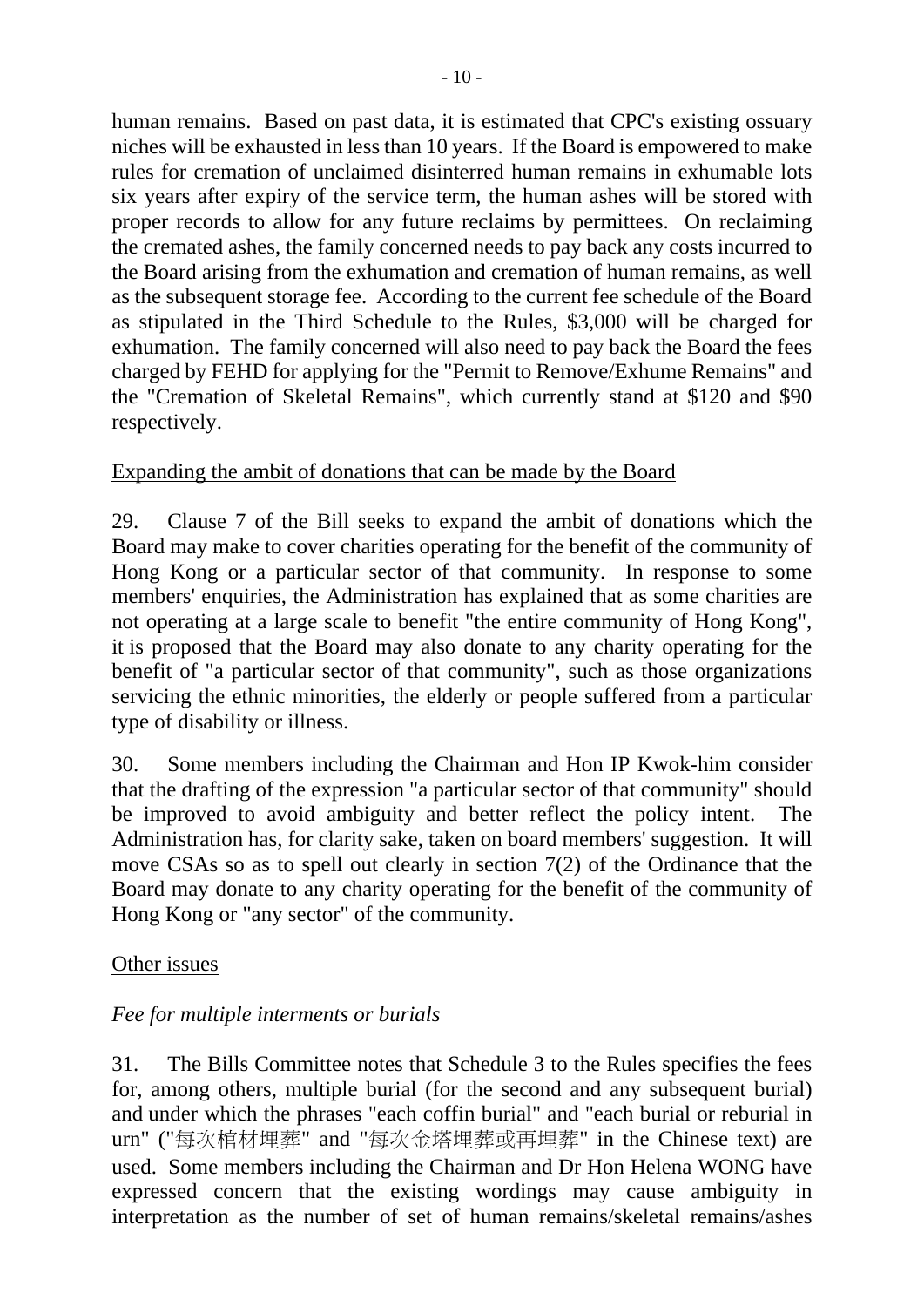involved in each burial/reburial is not clearly defined. In their views, there is a need to improve the drafting of the phrases in order to enhance clarity and avoid future disputes between the Board and permittees.

32. After considering members' views, the Administration has agreed to move CSAs to stipulate clearly the fee arrangements for multiple interments or burials in the same grave space or urn lot in item 5 of Schedule 3 to the Rules. The proposed new arrangements are as follows -

- (a) for an interment of encoffined human remains, the fee for each set of human remains is HK\$3,600; and
- (b) for a burial or reburial of skeletal remains or ashes in containers, the fee for each set of skeletal remains or ashes is HK\$1,800.

# *Adoption of the term "terrorist act"*

33. In relation to clause 29 of the Bill which amends rule 23 of the Rules to provide that the Board is not liable for any damage to any part of a cemetery in the event of subsidence, natural disaster, civil commotion, war or terrorist attack, the Legal Adviser to the Bills Committee has pointed out that as the term "terrorist attack" is not defined in any Ordinance of Hong Kong, the use of such a term (which hinges on the liability of the Board) may in future trigger arguments between the Board and permittees. The Chairman considers that for the sake of clarity, the Administration should consider spelling out the meaning of "terrorist attack" in the Bill or draw reference to the definition of "terrorist act" under section 2(1) of the United Nations (Anti-Terrorism Measures) Ordinance (Cap. 575) which are adopted in other Ordinances. The Administration has agreed to move CSAs to adopt the term "terrorist act" in clause 29 of the Bill.

# *The Board's liability in cases of subsidence or damage*

34. Some members including the Chairman, Hon Cyd HO, Hon YIU Si-wing and Hon CHAN Chi-chuen have asked if subsidence is caused by excavation works as required by the Board or poor design and maintenance of facilities in CPCs or otherwise caused by the negligence of the Board or its servants or agents, whether the Board will be liable to pay compensation for damage to any grave space, urn lot or niche; or, if the subsidence is caused by a third party, whether the Board will hold that third party liable.

35. The Administration has explained to the Bills Committee that the Board has all along made its best endeavour to prevent subsidence within its cemeteries. Different preventive measures are taken by the Board for this purpose. In general, development projects in the cemeteries are designed and carried out by qualified professionals and are subject to approval by relevant authorities in order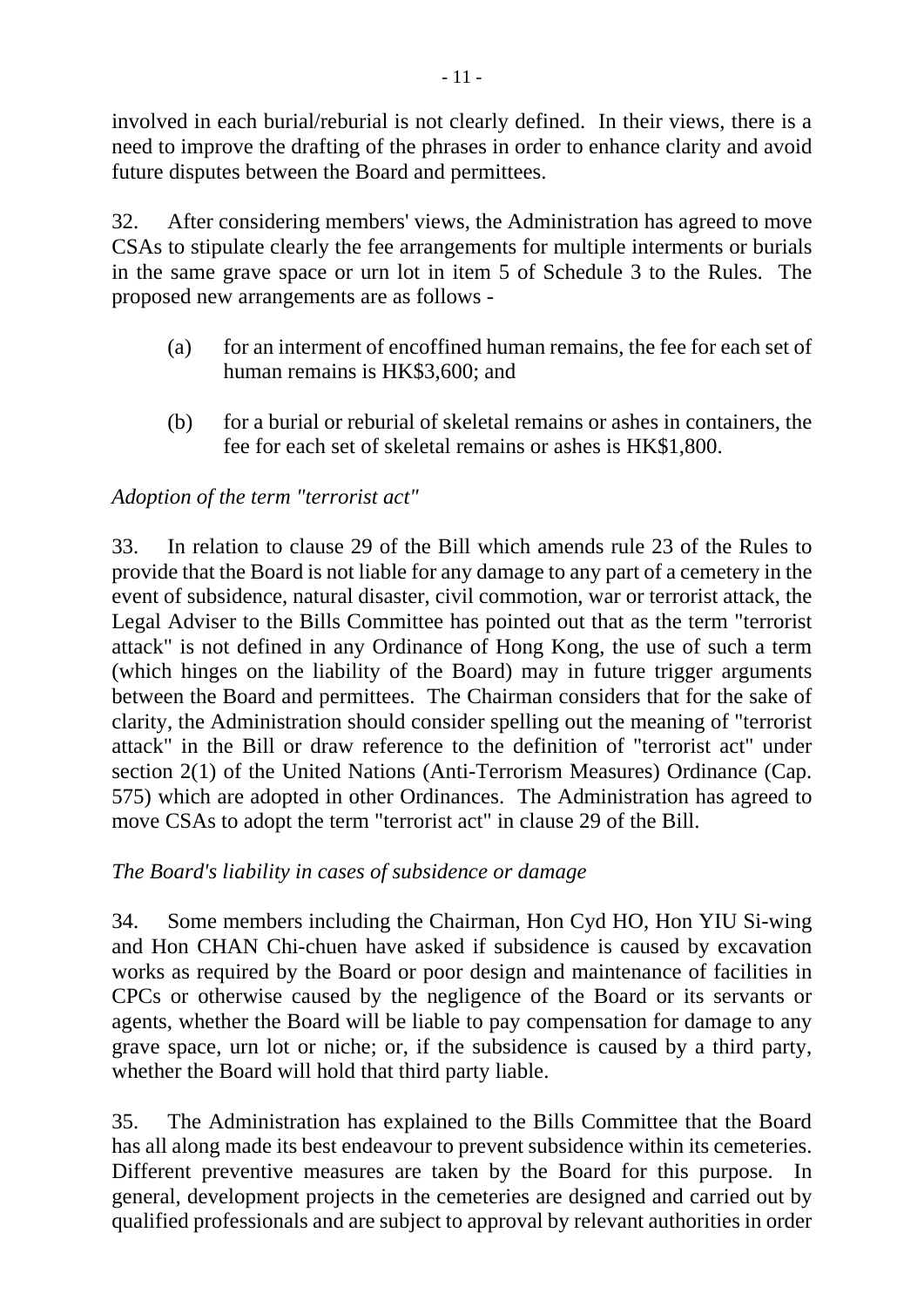to ensure that the facilities built by the Board are sound and up to standard. This should effectively avoid subsistence arising from defective design or planning problem. Relevant works on the burial lot are also carried out by the Board's term contractors or registered stonemasons. They are required to act cautiously and provide protection to avoid damages to neighbouring lots in accordance with the contractual requirements and relevant guidelines issued by the Board. If the Board's appointed contractors or the registered stonemason appointed by a permittee cause subsidence to a lot, the Board will hold the contractor or the registered stonemason liable and will request them to rectify the subsidence after seeking permission/consent from the permittee of the affected lot. These apart, the Board has also adopted a performance management system to monitor the performance of its term contractors and registered stonemasons. There has been regular patrol by cemetery staff in the cemeteries. Should there be any signs of subsidence in a lot, cemeteries staff would take photos of the subsided lot and inform the permittee to take necessary action. The Board will keep record of subsidence and monitor the situation to avoid causing damages to its neighbouring lots.

36. The Administration has further advised that although the Board gives no warranty against damages in the event of subsidence and shall not be liable for any compensation for the resulting disturbance to any grave under the existing rule 23 of the Rules, it is prepared to provide assistance to the affected permittees in the event of subsistence.

37. The Bills Committee notes that the proposed amended rule 22(3) of the Rules also relates to damage liabilities of the Board, which stipulates that "every monument, headstone, tablet, railing, fence, enclosure and every other commemorative article, whether movable or immovable, which is placed at any grave space, urn lot or niche is to be placed there at the sole risk of the permittee, and the Board is not liable for any loss or damage to it". Hon Cyd HO and Hon CHAN Chi-chuen have expressed concern as to whether the Board will be liable for any loss of mementos or damage to any grave space, urn lot or niche arising from any cause, including such as criminal damage or "tomb/grave raid (盜墓)" as a result of the Board's failure to discharge its operation and management responsibilities properly or negligence of/errors committed by the Board or its cemetery servants or agents in ensuring the security of CPCs.

38. In response to the Bills Committee's enquiries about the Board's liability against loss or damage under the above circumstances, the Administration has advised that under the prevailing rule 22 of the Rules, the Board shall not be liable to any loss or damage to the items, whether movable or immovable, which are placed at any grave, urn space or niche. This is conveyed to the permittees and stated clearly in the relevant documents when they subscribe for the burial lot or urn space or niche. That said, the Board has always made its best endeavour to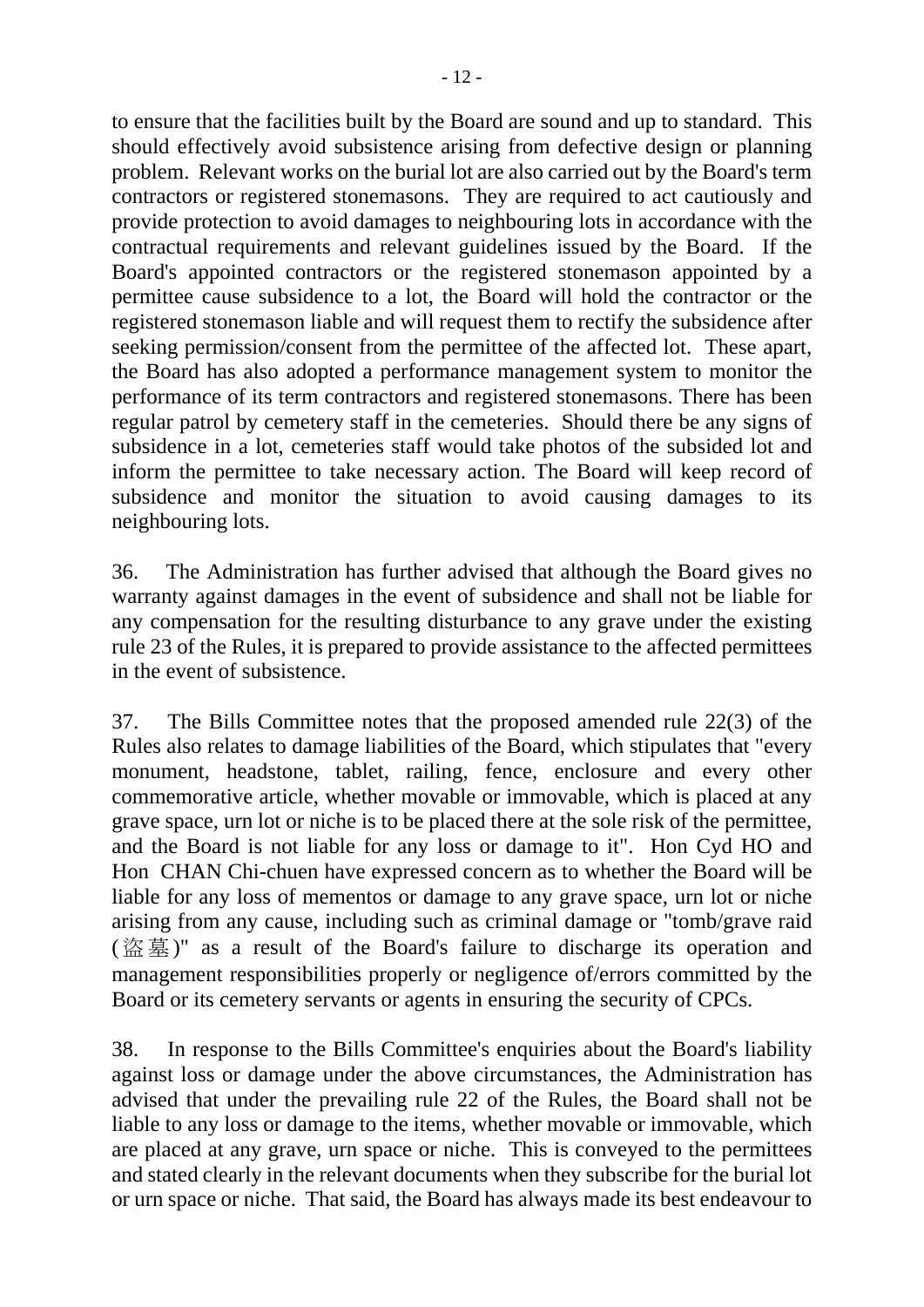maintain order and security through regular patrol in the cemeteries. It will take immediate action should there be any irregularities. So far, there has never been any case of tomb or grave raid recorded in the four CPCs.

#### **Committee Stage amendments**

39. As mentioned in paragraphs 14, 26, 30, 32 and 33 above, the Administration will move a number of CSAs to the Bill to further enhance the clarity in presentation of the relevant provisions. Members raise no objection to these CSAs.

40. The Bills Committee will not propose any CSAs to the Bill.

# **Resumption of Second Reading debate**

41. The Bills Committee raises no objection to the resumption of the Second Reading debate on the Bill at the Council meeting of 20 April 2016, subject to the moving of CSAs by the Administration.

# **Consultation with the House Committee**

42. The Bills Committee reported its deliberations to the House Committee on 18 March 2016.

Council Business Division 2 Legislative Council Secretariat 13 April 2016